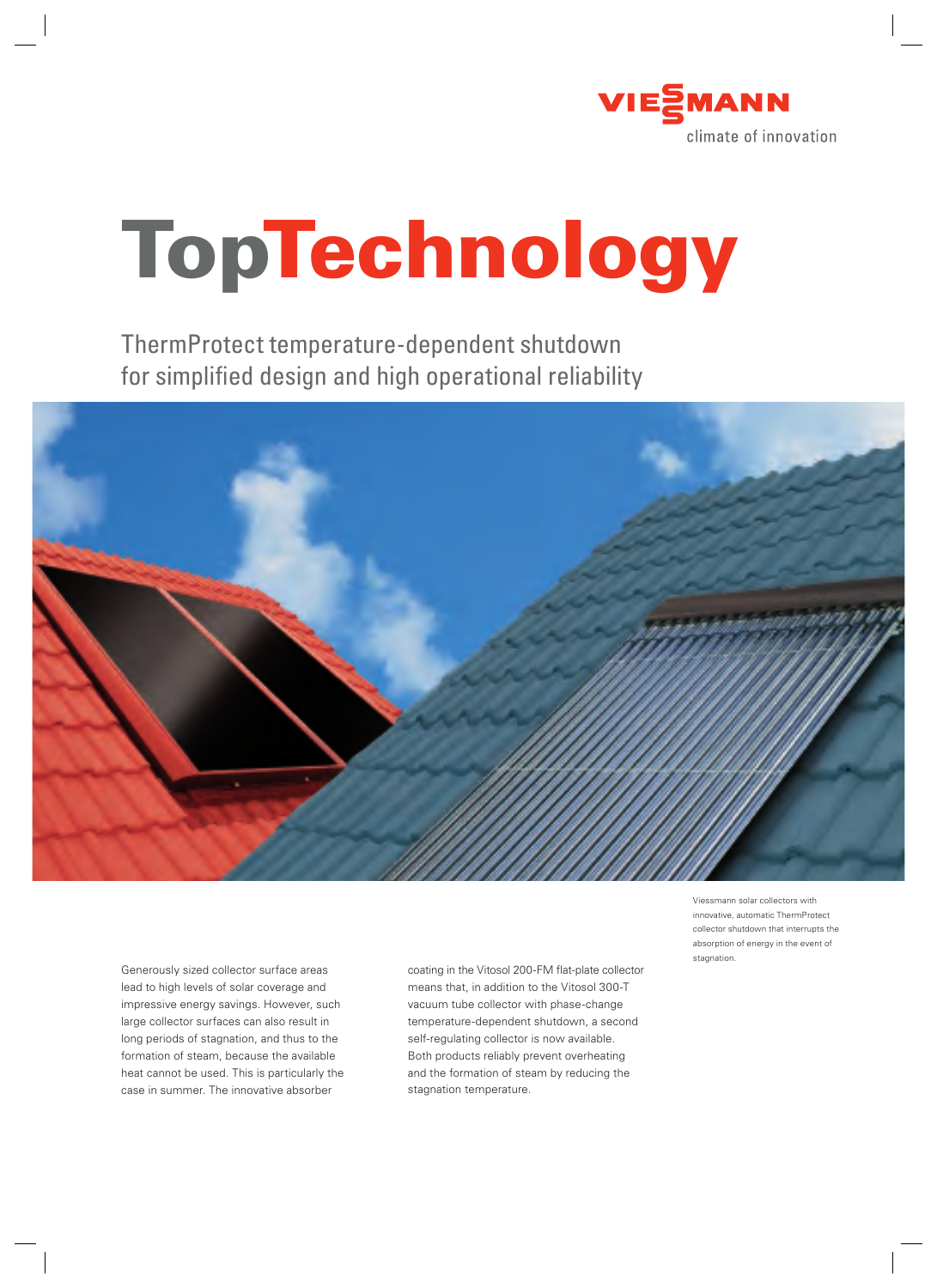## temperature-dependent shutdown



In standard collector mode, the new absorber coating of the Vitosol 200-FM flat-plate collector acts like any standard absorber coating on Viessmann flat-plate collectors. At collector temperatures of 75 °C and above, heat transfer increases many times over, thus reliably preventing overheating and the formation of steam in the event of stagnation.



The new absorber coating comprises several layers. One of these is vanadium dioxide (VO<sub>2</sub>). From a temperature of around 75 °C and above, the optical properties of vanadium dioxide change. It heats up, thus increasing heat radiation. Increased emissivity reduces the stagnation temperature of the collector. The more the absorber heats up, the higher the radiation level. This effect is particularly marked at absorber temperatures above 100 °C.

A solar collector generates heat whenever sunlight falls on the absorber – even at times when no heat is required. This may, for example, be the case in summer when residents are on holiday. If heat transfer, through the DHW cylinder or heating water buffer cylinder, is no longer possible because either is already fully heated, the circulation pump switches off and the solar thermal system goes into stagnation.

If further insolation falls on the collector, its temperature will rise until the heat transfer medium evaporates, causing high thermal stresses on system components such as seals, pumps, valves and the heat transfer medium itself. In systems with ThermProtect temperature-dependent shutdown, the formation of steam is reliably prevented.

#### **Flat-plate collector with switching absorber layer**

For the first time, a flat-plate collector has been developed and patented that prevents further energy absorption once a certain temperature has been reached. The absorber coating of the Vitosol 200-FM is based upon the principle of "switching layers". The crystalline structure, and therefore the collector's output, changes depending on the collector temperature, thereby reducing the stagnation temperature. At absorber temperatures of 75 °C and above, the crystalline structure of the coating changes, increasing the rate of heat radiation many times over. This reduces the collector output as the collector temperature rises, the stagnation temperature drops significantly and prevents the formation of steam.

Once the temperature in the collector falls, the crystalline structure returns to its original state. More than 95 percent of the incoming solar energy can now be absorbed and converted into heat; only a tiny proportion (less than 5 percent) is irradiated back. This means that the yield of the new collector is higher than that of conventional flat-plate collectors, as the collector never enters the stagnation phase and can supply heat again at all times. There is no limit to the number of times the change in crystalline structure can be activated, meaning that this function is always available.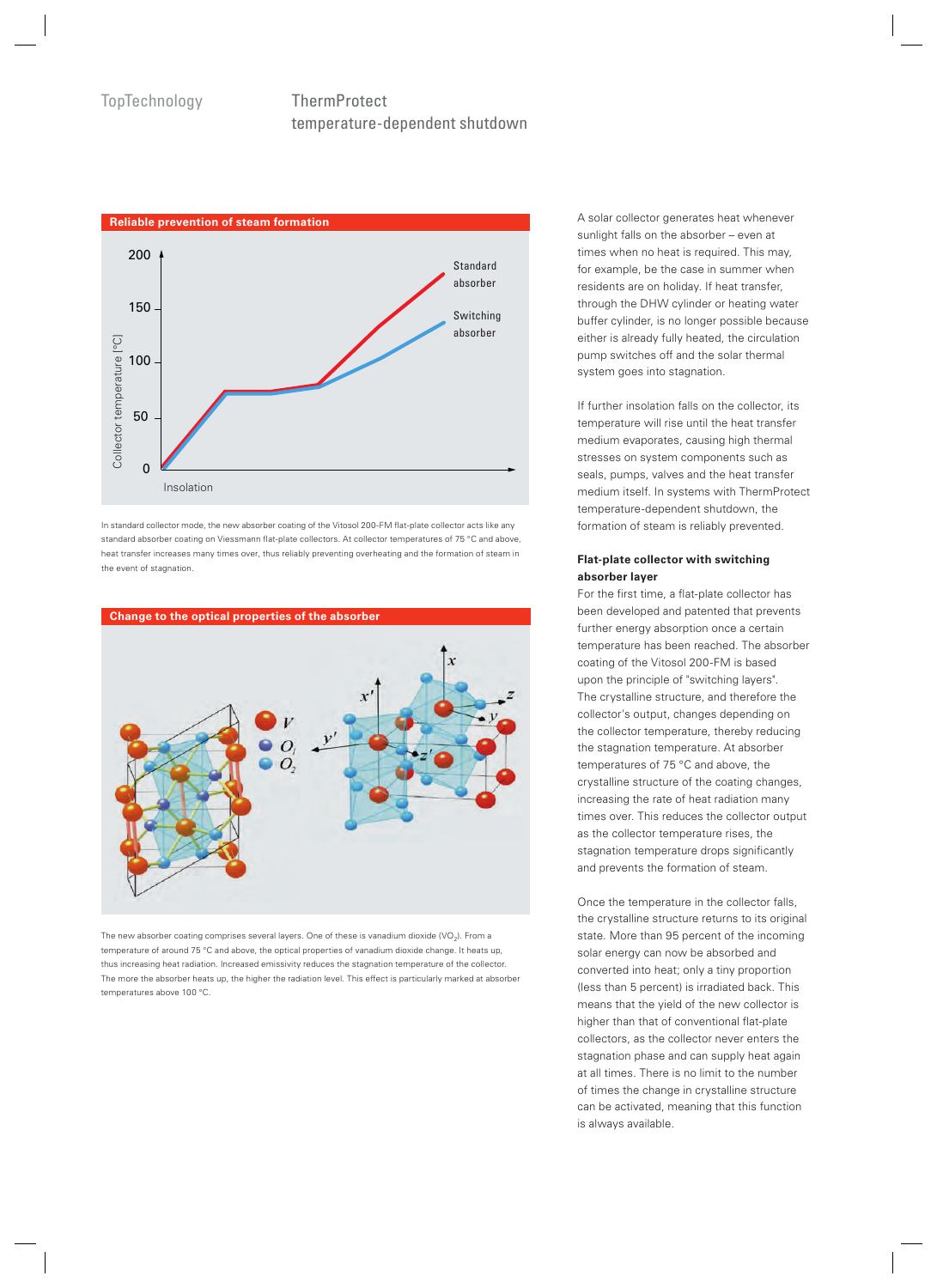#### **Vacuum tube collector with**

**phase-change temperature shutdown** The Vitosol 300-T is a highly efficient vacuum tube collector based on the heat pipe principle. Solar heat causes the sealed-in medium inside the heat pipe to evaporate. When it reverts to its liquid state inside the condenser, the heat absorbed transfers to the solar circuit and the medium flows back to the sunlit area of the vacuum tube.

At collector temperatures of 145 °C and above. the medium is no longer able to condense. Thanks to this phase-change temperature shutdown, heat transport is interrupted and the system is thus protected against excessively high stagnation temperatures. Only at low collector temperatures does the circulation in the heat pipe restart, so that solar heat can once again be transported into the heating system.

### Condensation and heat transfer to the heat transfer medium (saturated steam) Low heat transfer and no condensation (superheated steam) Heat from absorber Heat from absorber

At temperatures of 145 °C and above, the vaporised heat transfer medium in the condenser of the Vitosol 300-T vacuum tube collector is no longer able to condense, thereby interrupting the heat transfer.



- $\blacksquare$  High operational reliability and long service life thanks to lower stagnation temperatures
- $\blacksquare$  Independent of controller settings, power failures and mechanical devices (e.g. dampers)
- Significantly lower stress on system components
- Can easily be sized for large plants
- **Immediate restart after system standstill**
- Simplified component selection (e.g. smaller expansion vessels)



In systems with ThermProtect temperature-dependent shutdown, the formation of steam is reliably prevented.

#### **Benefits for the user**

- No overheating problems in summer or when residents are away from home
- $\blacksquare$  Higher solar coverage for central heating backup and DHW heating

#### **Straightforward system engineering**

The temperature-dependent shutdown of these two collectors is entirely independent of system configuration and control unit settings. Solar thermal systems are, therefore, completely fail-safe. The thermal loads on system components and the heat transfer medium always stay within their normal range. This increases service life and operational reliability compared to conventional solar thermal systems. In addition to robust operation, collectors with temperature-dependent shutdown are also more tolerant of incorrect sizing.